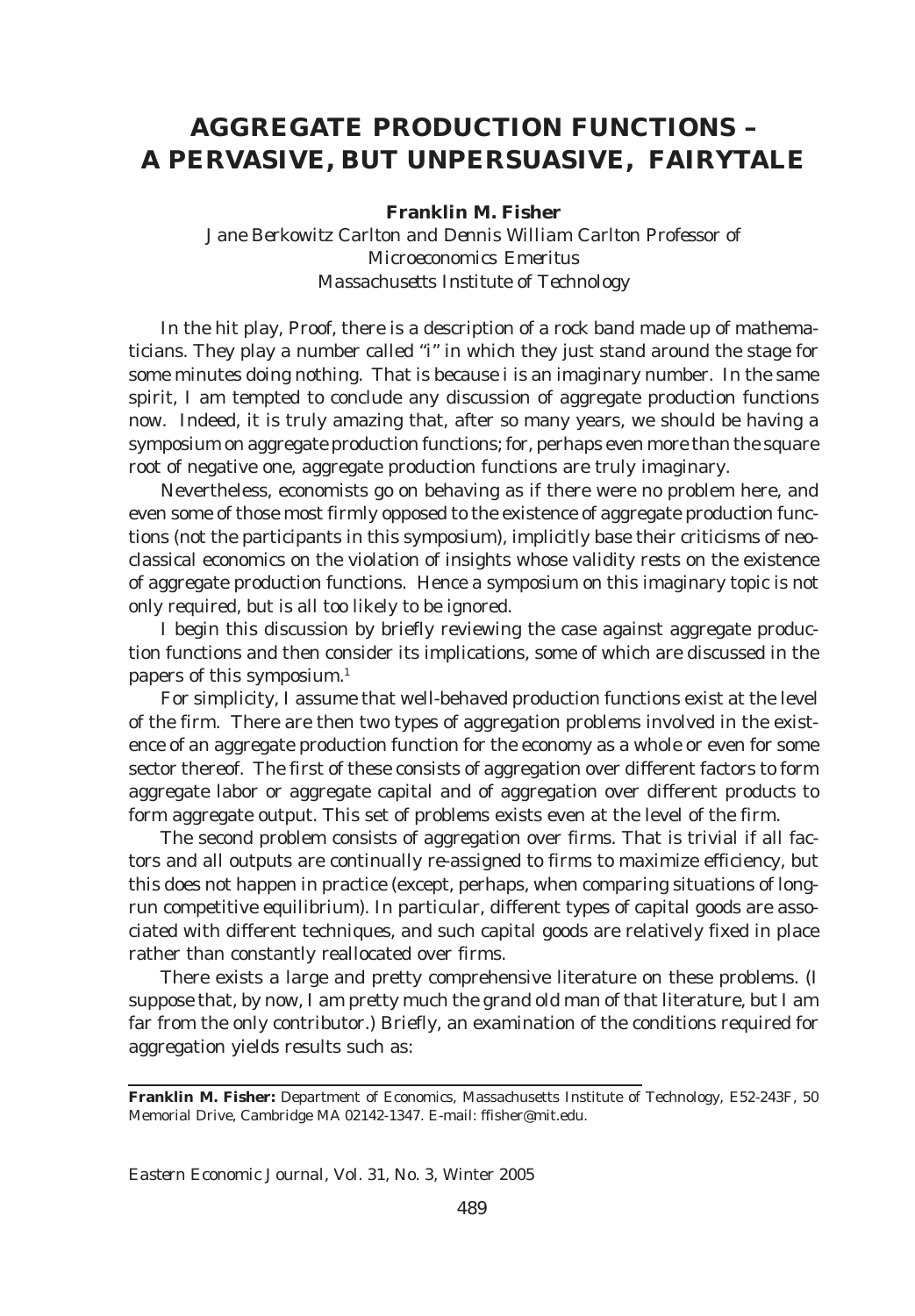- Except under constant returns, aggregate production functions are unlikely to exist at all.
- Even under constant returns, the conditions for aggregation are so very stringent as to make the existence of aggregate production functions in real economies a non-event. This is true not only for the existence of an aggregate capital stock but also for the existence of such constructs as aggregate labor or even aggregate output.
- One cannot escape the force of these results by arguing that aggregate production functions are only approximations. While, over some restricted range of the data, approximations may appear to fit, good approximations to the true underlying technical relations require close approximation to the stringent aggregation conditions, and this is not a sensible thing to suppose.

The papers that make up this symposium add another fundamental point – one that has also been in the literature for some time. When one works – as one must at an aggregate level – with quantities measured in value terms, the appearance of a well-behaved aggregate production function tells one nothing at all about whether there really is one. Such an appearance stems from the accounting identity that relates the value of outputs to the value of inputs – *nothing more*. 2

All these facts should be well known. They are not, or, if they are, their implications are simply ignored by macroeconomists who go on treating the aggregate production function as the most fundamental construct of neoclassical macroeconomics. Yet the implications of the points I have listed are not merely theoretical. As this symposium's papers show, they include:

- The specification and estimation of the aggregate demand curve for labor;·
- The measurement of productivity and, especially, the interpretation (or, perhaps more properly, the *mis*interpretation) of the Solow residual; and
- The use of aggregate production functions to validate the neoclassical theory of distribution.

To these I would add generally the interpretation of such concepts as "investment", "capital", "labor", or "gross domestic product" in public policy discussions or any other context that supposes them to be related as inputs or outputs in a true production relationship. We are talking here of the very foundations of neoclassical macroeconomics.

Make no mistake, however. We are *not* talking about the foundations of neoclassical *micro*economics. Nor are we talking about the foundations of the neoclassical theory of distribution. These have nothing whatever to do with the existence of aggregate production functions which would be, if they existed, a convenience, at best.

I mention this because some of the opponents of neoclassical theory explicitly or implicitly suppose that the reverse is true. Moreover, they do not recognize that they are doing so.